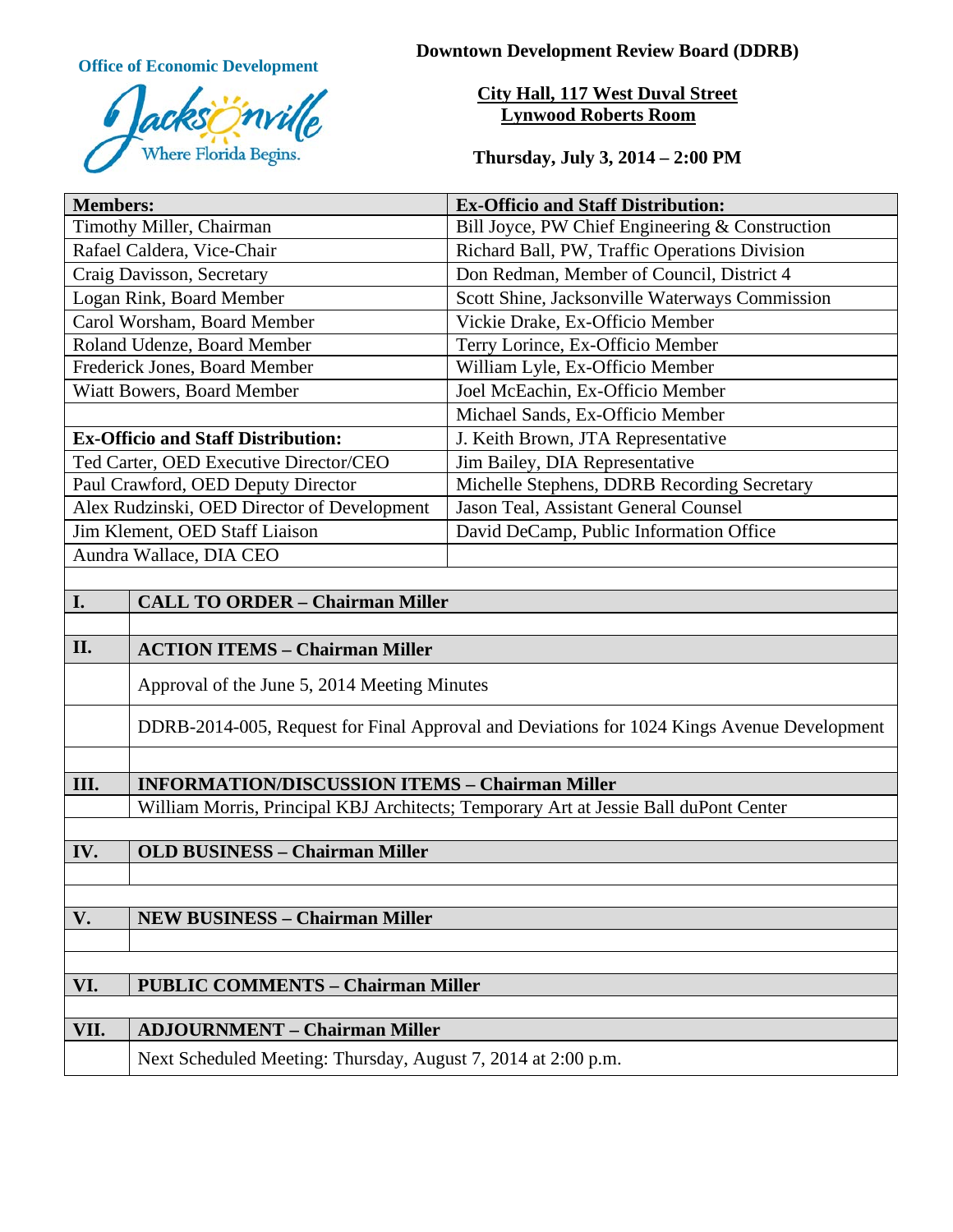

**Office of Economic Development**<br> **Downtown Development Review Board (DDRB) City Hall, 117 West Duval St. 1st Floor, Don Davis Room**

*Thursday, July 3, 2014 – 2:00 p.m.*

### *MEETING* **MINUTES**

## **DRAFT**

**Board Members Present:** Chairman T. Miller, R. Caldera, C. Worsham, and L. Rink; W. Bowers

**Board Members Not Present:** C. Davisson, R. Udenze, and F. Jones

**OED Staff Present:** Jim Klement, Staff Liaison; Alex Rudzinski, OED Staff; and Michelle Stephens, Recording Secretary

**Representing Office of General Counsel:** Jason Teal

### **I. CALL TO ORDER**

A quorum was confirmed and Chairman Miller called the meeting to order at approximately 2:02 p.m.

Chairman Miller asked anyone wishing to speak on a particular project to complete a public speaker card and reminded Board members to disclose if they had any ex-parte communication with any of the applicants presenting projects today or conflicts of interest prior to the item being addressed by the Board.

#### **II. ACTION ITEMS**

#### APPROVAL OF THE JUNE 5, 2014 DDRB MEETING MINUTES

### **A MOTION WAS MADE BY BOARD MEMBER R. CALDERA AND SECONDED BY BOARD MEMBER L. RINK APPROVING THE MAY 8, 2014 DDRB MEETING MINUTES. THE MOTION PASSED UNANIMOUSLY 5-0-0.**

### DDRB 2014-005, 1024 KINGS AVENUE EXTERIOR RENOVATIONS – REQUEST FOR FINAL APPROVAL

Board Member C. Worsham advised that since the June 5, 2014 DDRB meeting she has had exparte communication (looked at some plans) with the applicant via email.

Mr. Teal asked Board Member C. Worsham to forward Mrs. Stephens a copy of the email communication she had with the applicant.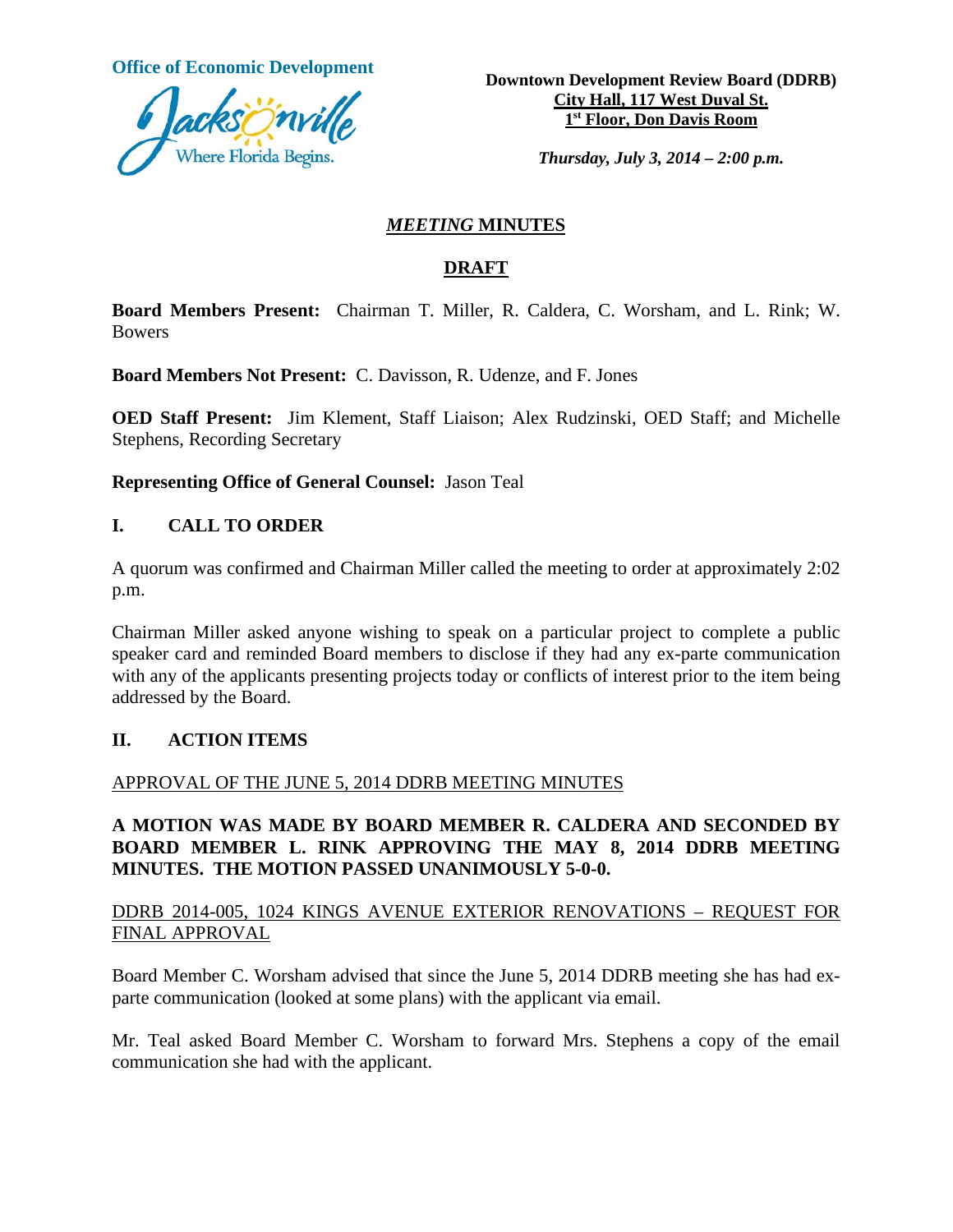Mr. Klement reviewed the project report dated July 3, 2014. Mr. Klement introduced Mr. Alan Stevens, President Dav-Lin Interior Contractors, Inc. and sole proprietor of the building, and Jeff Braxton with Group 4 Design who provided an overview of the project.

The floor was open and closed for public comments (there were no comments from the public).

**A MOTION WAS MADE BY BOARD MEMBER C. WORSHAM AND SECONDED BY BOARD MEMBER L. RINK APPROVING A DEVIATION FOR DDRB 2014-005, FOR THE REDEVELOPMENT OF THE BUILDING AND SITE LOCATED AT 1024 KINGS AVENUE FROM SEC. 656.361.17.-SURFACE PARKING, TRASH, STORAGE, AND LOADING AREA SCREENING AND LANDSCAPING REQUIREMENTS WITH THE APPLICANT PROVIDING LANDSCAPING ADJACENT TO THE EASTERN AND NORTHERN FAÇADE OF THE BUILDING FACING KING STREET AND AS SHOWN ON THE PRESENTED SITE PLAN/LANDSCAPE PLAN. THE MOTION UNANIMOUSLY PASSED 5-0-0.**

**A MOTION WAS MADE BY BOARD MEMBER L. RINK AND SECONDED BY BOARD MEMBER R. CALDERA APPROVING A DEVIATION FOR DDRB 2014-005, FOR THE REDEVELOPMENT OF THE BUILDING AND SITE LOCATED AT 1024 KINGS AVENUE FROM A DEVIATION FROM SEC. 656.361.20.-STREETSCAPE DESIGN STANDARDS WITH THE APPLICANT PROVIDING LANDSCAPING IN THE AREA ALONG THE SOUTH AND NORTH PROPERTY LINES, AS AN ALTERNATIVE TO THE REQUIRED STREETSCAPE DESIGN FOR THE KING STREET FRONTAGE. THE MOTION UNANIMOUSLY PASSED 5-0-0.**

**A MOTION WAS MADE BY BOARD MEMBER L. RINK AND SECONDED BY BOARD MEMBER C. WORSHAM GRANTING FINAL APPROVAL OF DDRB 2014- 005, FOR THE REDEVELOPMENT OF THE BUILDING AND SITE LOCATED AT 1024 KINGS AVENUE. THE MOTION UNANIMOUSLY PASSED 5-0-0.**

#### **III. INFORMATION/DISCUSSION ITEMS**

Mr. William Morris, Principal KBJ Architects was present to talk to the Board about a temporary art project being planned for the Jessie Ball duPont Center (former Haydon Burns Library).

- The building is currently under construction. Danis is the design builder.
- There is plywood fencing on three sides of the building.
- The Forsyth side is protected with barricades where one lane of traffic is closed off, the trees come down, there is going to be a fair amount of site work in this area.
- Currently, they are using a lift to harvest the tile off of the building that will be placed back on the tile.
- On Ocean Street, the underside from the precast down is also closed in with plywood, but is up in the air and not readily assessable from the sidewalk.
- On Adams Street the plywood is readily assessable from the sidewalk.